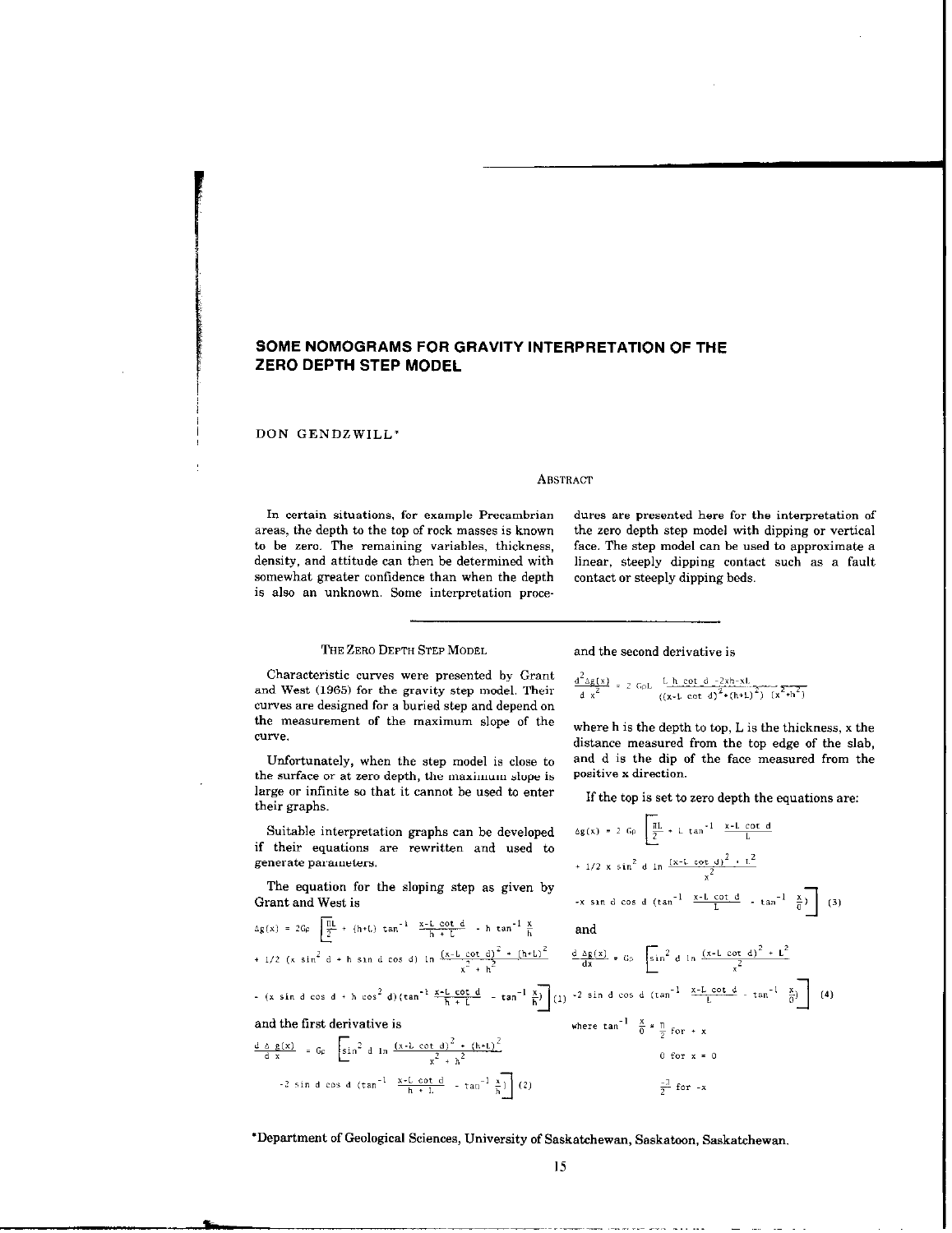### 16 DON GENDZWILL

Equations (3) and (4) can be used to derive a set of characteristic curves complementary to those presented by Grant & West. Charts I and 2 show such a set.

Ta use these curves the interpreter should decide whether or not his gravity anomaly should be treated as a zero depth step model. For a zero depth model, the theoretical slope at the contact line is vertical and marks the inflection. Call that point &, Another point should be chosen near the "Knee" of the curve where the curvature is greatest. Measure the slope S of the tangent at the chosen point. Find the same tangent point on the other limb of the curve. Call the upper point  $X_2$  and the lower point  $X_1$ . Determine  $g_2$  and  $g_1$ .

Form the ratios 
$$
\frac{g_2 - g_1}{(x_2 - x_1)5}
$$
 and  $\frac{x_1 - x_1}{x_2 - x_1}$ 

if  $\frac{x_1 - x_0}{x_1 - x_0}$  is greater than unity,  $x_2 - x_0$ 

use its inverse. The dip direction will then be Dividing and simplifying we obtain towards  $x_1$  instead of  $x_2$ .

Enter chart one with the calculated parameters. Interpolate the dip and X/L values.

The thickness or depth to bottom, L, is  $\frac{(x_2 - x_1)}{x/L}$ .

Enter chart two with the same parameters.

The density,  $\rho$ , is  $\frac{g_2 - g_1}{L} \frac{\rho L}{g}$ .

To check the interpretation, choose another point near the knee of the field curve and repeat. All Grant, F. S. and West, G. F., 1965. Interpretation is really a zero depth step model. McGraw-Hill.

If the dip of the face is vertical, charts I and 2 can he used in the normal way if desired. However the simplification permits another easy approach.

The interpreter arbitrarily chooses a point,  $X_2$ , on the upper limb of the curve with slope S, as previously, and the other point, X,, with the same slope on the lower limb.

Then points  $X_4$  and  $X_3$  are found which have slope  $1/2$  S.

Using equation (4) with  $d = 90^\circ$ , we have

$$
S = GP 1n \quad \frac{(x_2 - x_1)^2 + 4L^2}{(x_2 - x_1)^2}
$$
 (5)

$$
1/2 S = GP 1n \quad \frac{(x_4 - x_3)^2 + 4L^2}{(x_2 - x_1)^2} \ .
$$

$$
L = \frac{x_4 - x_5}{2} \quad \left[ \left( \frac{x_4 - x_5}{x_2 - x_1} \right)^{-2} \right]^{-2} \quad (6)
$$

and if L is substituted back into (5) a value of  $\rho$  can be found.

Interpolate  $pL/g$ . It may help the interpreter using these slope methods to plot the slope or the first difference of the gravity curve to aid in choosing points.

#### **REFERENCES**

such paints should yield similar results if the model Theory in Applied Geophysics. New York,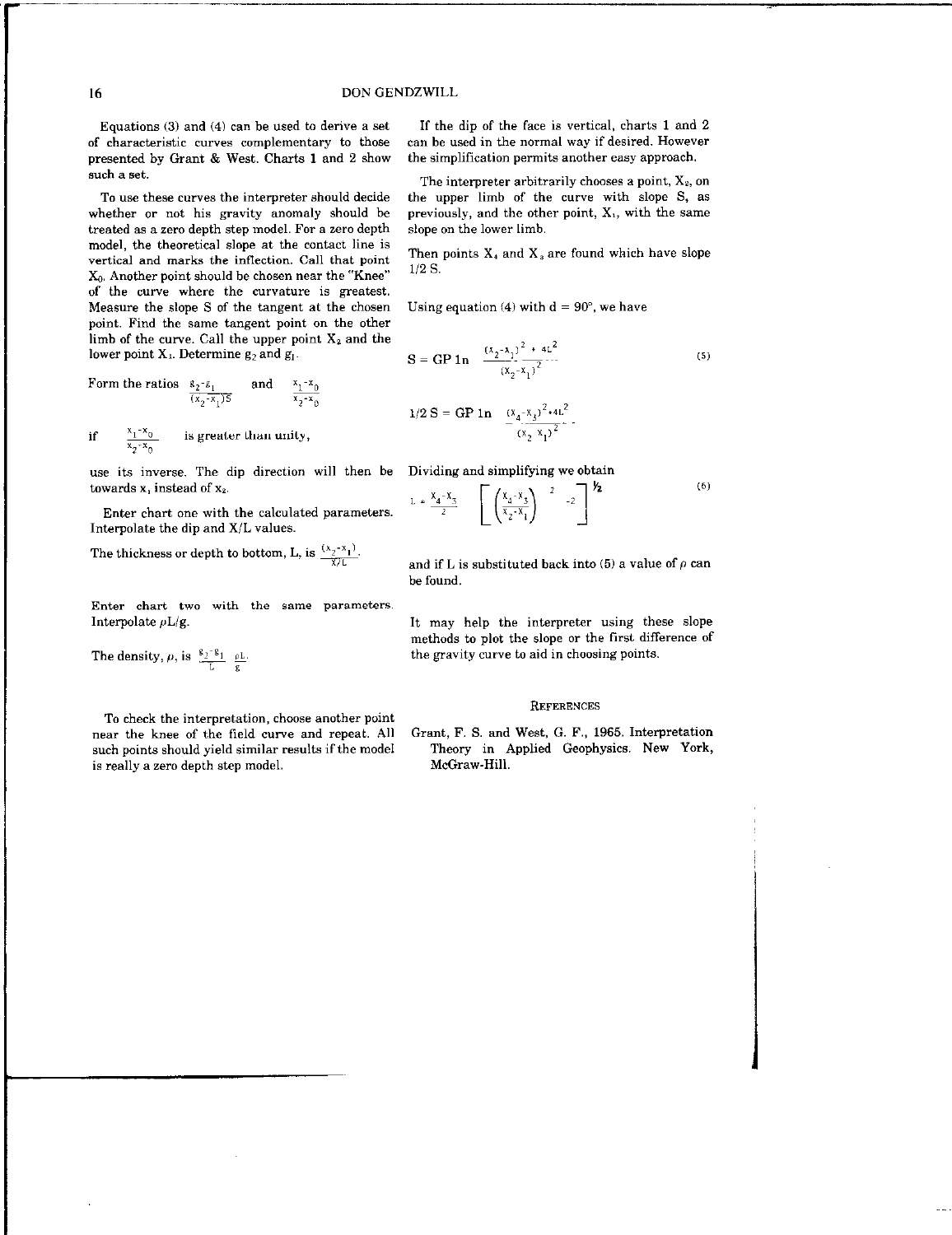

**の時間の こうきょうしょ**